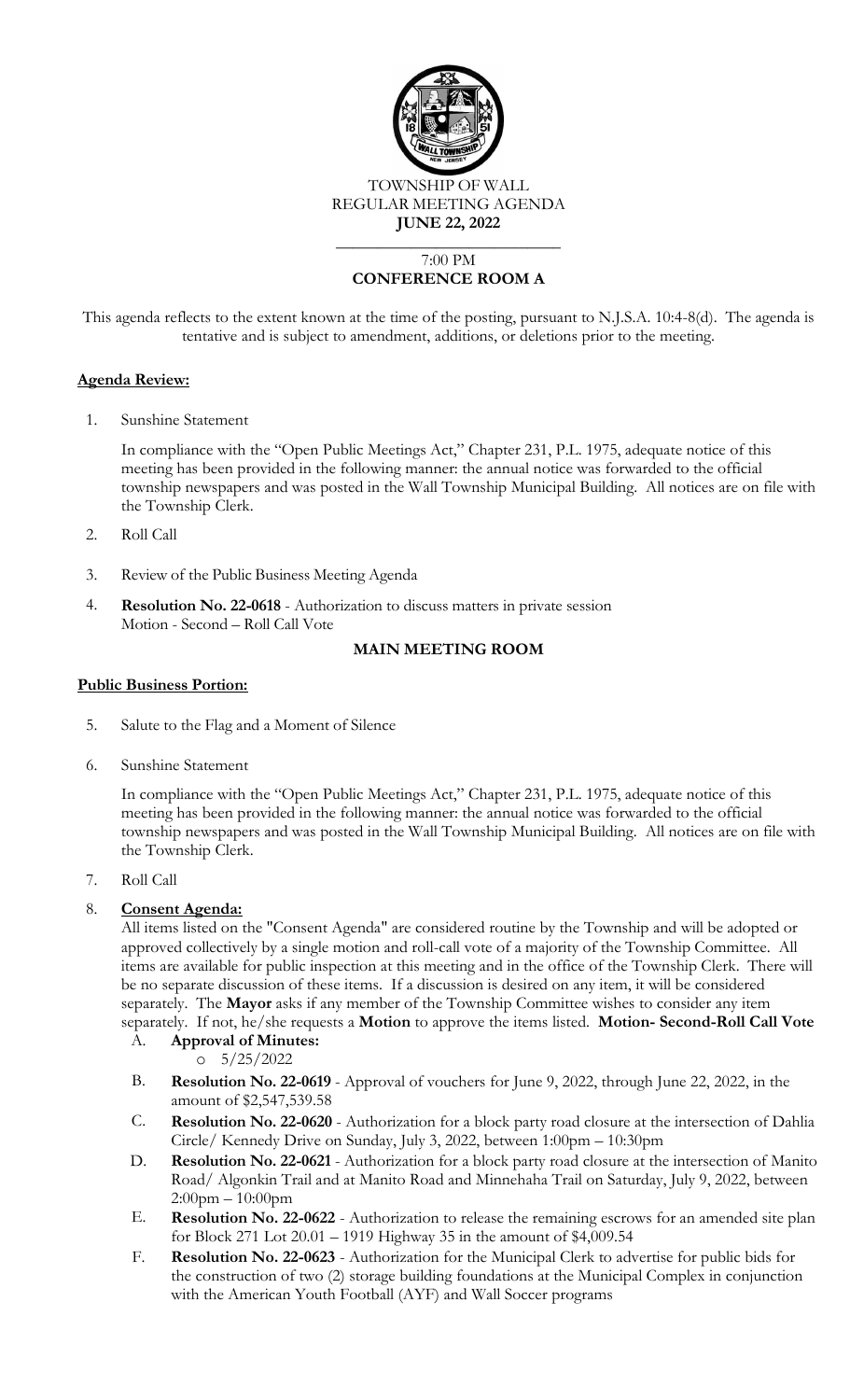- G. **Resolution No. 22-0624** -Authorization to execute a contract with American Pipe Cleaning, LLC for tv inspection of sanitary sewer trunk lines and manholes through competitive quotes at a price not to exceed \$16,800.00
- H. **Resolution No. 22-0625** Authorization to execute a contract with Pilot Electric Company for construction at Marconi Road Pump Station through public bid at a price not to exceed \$14,965.00
- I. **Resolution No. 22-0626** -Authorization to execute a contract with Pilot Electric Company for construction at the Old Bridge Sewage Pump Station through public bid at a price not to exceed \$17,489.00
- J. **Resolution No. 22-0627** Authorization to execute Change Order No. 2 in connection with Wall Township pavilion & restroom addition for a decrease in the amount of -\$3,922.00 for a final contract amount of \$435,078.00
- K. **Resolution No. 22-0628**  Authorization to execute a contract with French & Parrello Associates for engineering services and for the Municipal Clerk to advertise for public bids for Improvements to Baileys Corner Road at a price not to exceed \$45,300.00
- L. **Resolution No. 22-0629**  Authorization to execute a contract with Municipal Maintenance for the pump station wet well cleaning through competitive quotes at a price not to exceed \$14,850.00
- M. **Resolution No. 22-0630**  Authorization to execute a contract with Garden State Precast for the purchase of two (2) sanitary sewer bypass valve vaults through competitive quotes at a price not to exceed \$13,342.00
- N. **Resolution No. 22-0631**  Authorization to execute a contract with Pilot Electric Company for the purchase of Route 34 Plant Pump Motor through public bid at a price not to exceed \$12,845.00
- O. **Resolution No. 22-0632** Authorization to execute a contract with Jesco Inc. for the purchase of John Deere loader parts and labor through the Educational Services Commission of New Jersey Cooperative Purchasing Program at a price not to exceed \$24,100.94
- P. **Resolution No. 22-0633** Authorization to execute a contract with Warshauer Generator for the purchase of a generator and a transfer switch for the Lorraine Court Pump Station through New Jersey State Contract #T2732 at a price not to exceed \$46,000.00
- Q. **Resolution No. 22-0634** Authorization for a block party road closure at the intersection of Garret Drive and Garrett Drive on Saturday, September 10, 2022, between 4:30pm and 8:00pm
- R. **Resolution No. 22-0635**  Authorization to accept a performance guarantee by the Ohio Casualty Insurance Company in connection with PB#13-2021 Block 755 Lot 45 - 3705 Belmar Boulevard
- S. **Resolution No. 22-0636**  Authorization to approve certain Township refund(s):
	- o Utility
	- o Tax
- T. **Resolution No. 22-0637**  Authorization to execute a major street intersection permit for access at Route 33 east bound, between State Highway 34 and Wyckoff Road
- U. **Resolution No. 22-0638**  Authorization to initiate Township Photo Contest including approving awarding three (3) Recreation Program credits as prizes
- V. **Resolution No. 22-0639**  Authorization to execute a contract with French & Parrello Associates for engineering services for a Spill, Prevention, Control and Countermeasure (SPCC) Plan for the Department of Public Works facility and Police Department generator at a price not to exceed \$14,900.00
- W. **Resolution No. 22-0640** Authorization to renew a Plenary Retail Consumption License for Ramshorn Corp. d/b/a Scarborough Fair Restaurant - License No. 1352-33-001-007 for the 2022- 2023 Licensing Term
- X. **Resolution No. 22-0641** Authorization to renew a Plenary Retail Consumption License for JEMC Corp. d/b/a Four Winds Restaurant - License No. 1352-33-002-004 for the 2022-2023 Licensing Term
- Y. **Resolution No. 22-0642** Authorization to renew a Plenary Retail Consumption License for 2 Generations, LLC d/b/a Casa Mossuto - License No. 1352-33-003-012 for the 2022-2023 Licensing Term
- Z. **Resolution No. 22-0643** Authorization to renew a Plenary Retail Consumption License for Rails Wall LLC - License No. 1352-33-004-019 for the 2022-2023 Licensing Term
- AA. **Resolution No. 22-0644** Authorization to renew a Plenary Retail Consumption License for LPCC Restaurant LLC d/b/a Shogun Legends - License No. 1352-33-006-011 for the 2022-2023 Licensing Term
- BB. **Resolution No. 22-0645** Authorization to renew a Plenary Retail Consumption License with a Broad C Package for Jonathon Ron Inc. d/b/a Jonathon Ron Liquors & JR's Bev Co. - License No. 1352-32-007-004 for the 2022-2023 Licensing Term
- CC. **Resolution No. 22-0646** Authorization to renew a Plenary Retail Consumption License for SGCLL LLC- License No. 1352-33-008-003 for the 2022-2023 Licensing Term
- DD. **Resolution No. 22-0647** Authorization to renew a Plenary Retail Consumption License for the Blue Peach Café Inc. d/b/a The Blue Peach Café Inc. - License No. 1352-33-009-007 for the 2022- 2023 Licensing Term
- EE. **Resolution No. 22-0648** Authorization to renew a Plenary Retail Consumption License for the Squan River Group LLC d/b/a Harpoon Willy's - License No. 1352-33-010-003 for the 2022-2023 Licensing Term